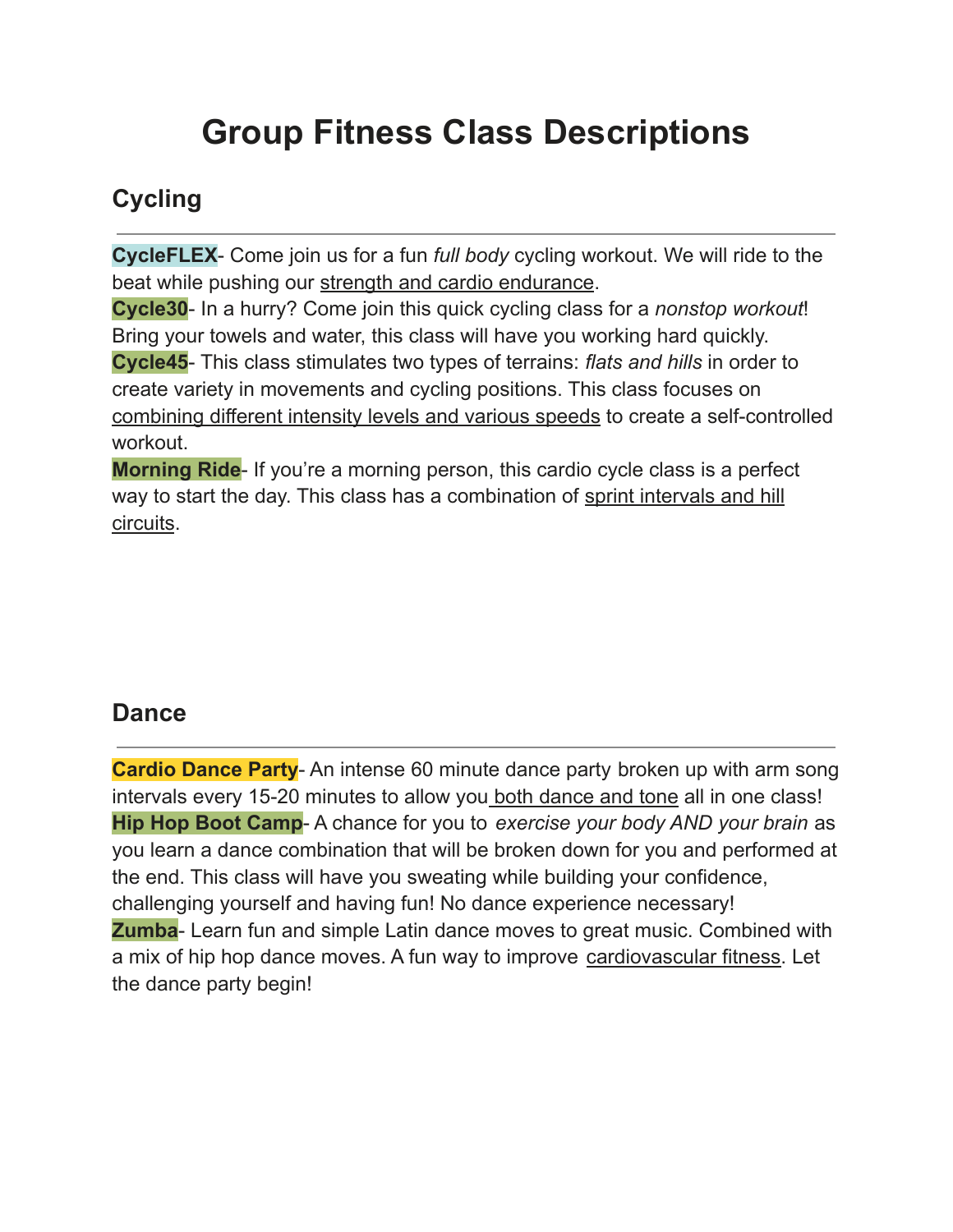#### **Strength / Cardio**

**ABC**- A focus on strength of the upper body: *Arms, Back, and Core*. **Barbell Strength(Intro to Weightlifting)**- A *weightlifting* class teaching and utilizing basic barbell full body movements to help improve strength and competence on the fitness floor.

**Barre**- A hybrid workout class which combines *ballet-inspired moves* with elements of Pilates, dance, yoga and strength training! It is designed to sculpt the muscles throughout the body while improving balance, stability, and flexibility to make you feel confident and strong.

**Boot Camp**- An excellent way to improve mobility, strength and stamina. The class utilizes groups of strength exercises that are completed one exercise after another. Each exercise is performed for a specified number of repetitions or for a prescribed time period with a brief rest time before moving on to the next exercise.

**Group Strength**- This class provides an intense arm and shoulder strength workout and then moves into lower body strength and toning. A great upper and lower body workout that is great for all fitness levels!

**Killer CORE**- Prepare yourself for a 30-minute *abdominal and lower back* attack! You will work your midsection muscles (abs, obliques, and trunk) to the max for 30 minutes. Perfect for following your personal cardio or weight lifting routine. All fitness levels are welcome!

**Leg Day**- This class is designed to strengthen and improve muscular endurance in the *lower body* muscles. This lower-body specific class emphasizes the glutes, quads, hamstrings, and calves.

**Quick HIIT**- High intensity interval training utilizing *body weight movements*. No equipment needed. Be ready for a great, and quick sweat!